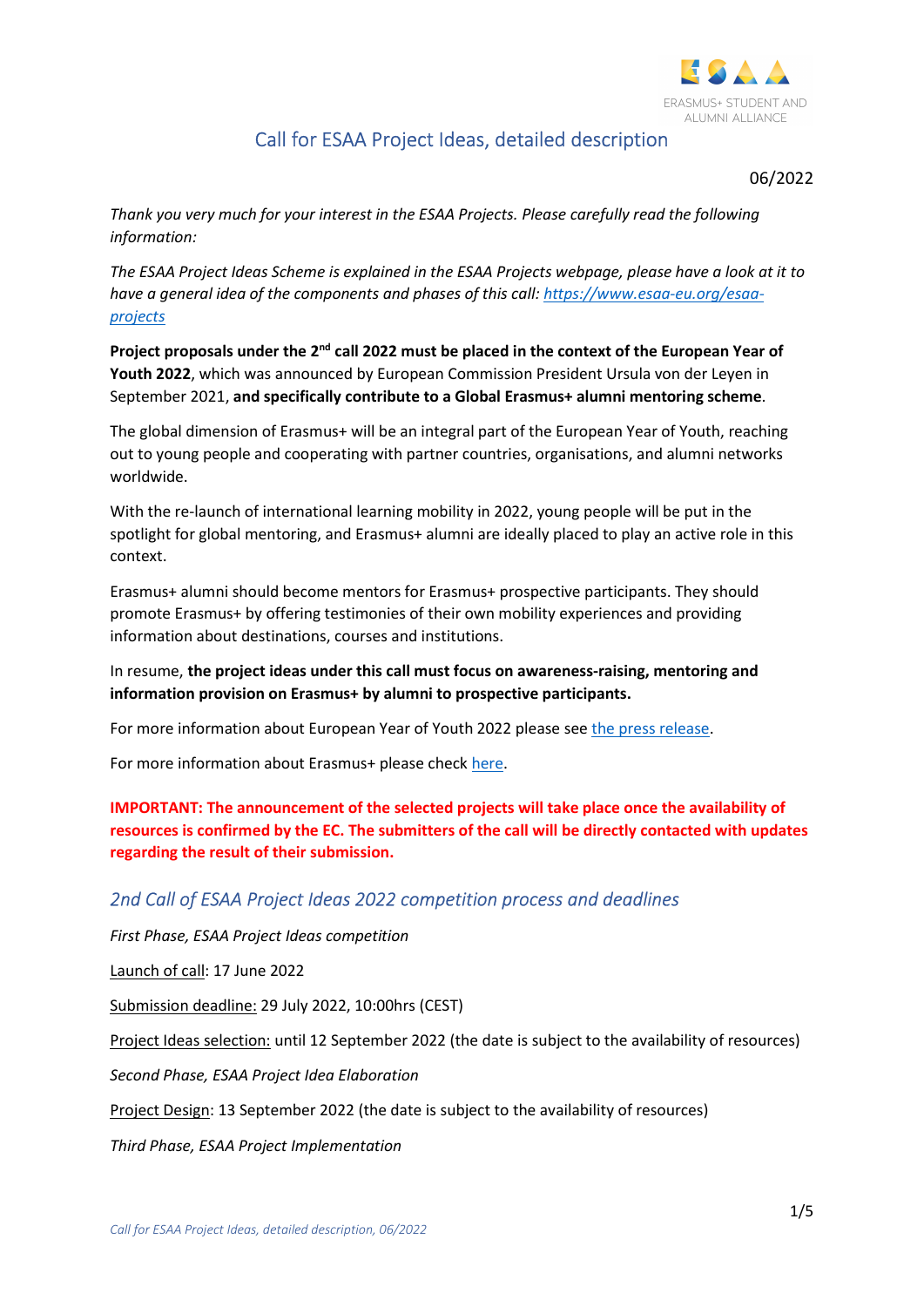

The respective ESAA Project Coordinator of the funded project will implement the ESAA Project and will be supported by the Service Provider within the agreed timeline but no longer than 6 months after the signature of the Agreement.

## Supported project topics

The ESAA Project Ideas should be aligned with one of the four well-known cluster topics:

- Cluster 1: Strengthening Higher Education Quality. This cluster aims to promote projects that serve to improve higher education.
- Cluster 2: Spreading Erasmus+ and Widening Participation. This cluster aims to support the promotion of Erasmus+ and to increase participation in Erasmus+ initiatives and programmes.
- Cluster 3: Increasing Social Inclusion, Empowerment, and Participation. This cluster aims to consider issues of social justice and work to address equity concerns and better serve marginalised populations.
- Cluster 4: Capacity Building. This cluster aims to increase the capacity of volunteers, Erasmus+ participants, and youth to better engage and participate in varied opportunities.

You can have a wider idea of each component in the Clusters Overview document

IMPORTANT: We kindly advise to consider the current physical and social restrictions in your project ideas due to the Corona pandemic.

## ESAA Project sizes

Project sizes: All Project Ideas from small to large projects (up to 20,000 EUR) are welcome and can be supported.

Any member of an ESAA Partner Organisation can apply for all sizes of projects.

The final project budget will be fixed in the second phase approved by DG EAC. Hence the submission of a project idea needs to include a realistic budget estimation.

# Eligible costs for ESAA Projects

Please review the "Eligible costs and budgetary framework" document where the eligible costs and budgetary framework is further explained. There you can find some examples of costs that can be covered, you will also find examples of what cannot be covered by this scheme. It is not allowed to purchase goods/equipment or to pay daily rates or salaries to alumni. We advise to rent needed goods/equipment. In case, you have additional current and/or past donors (co-funding) partially for your project idea, please specify in your submission idea. It is strictly forbidden to have double funding. Anyone who violates this provision may be excluded from the procedure.

#### Submission criteria

- 1. Submitters must be a member of one of the four ESAA Partner Organisations: Erasmus Mundus Student and Alumni Association (EMA), Erasmus Student Network (ESN), OCEANS Network, garagErasmus (gE). Proof of membership can be one of the following:
	- a. Certificate
	- b. Screenshot of your account in the community portal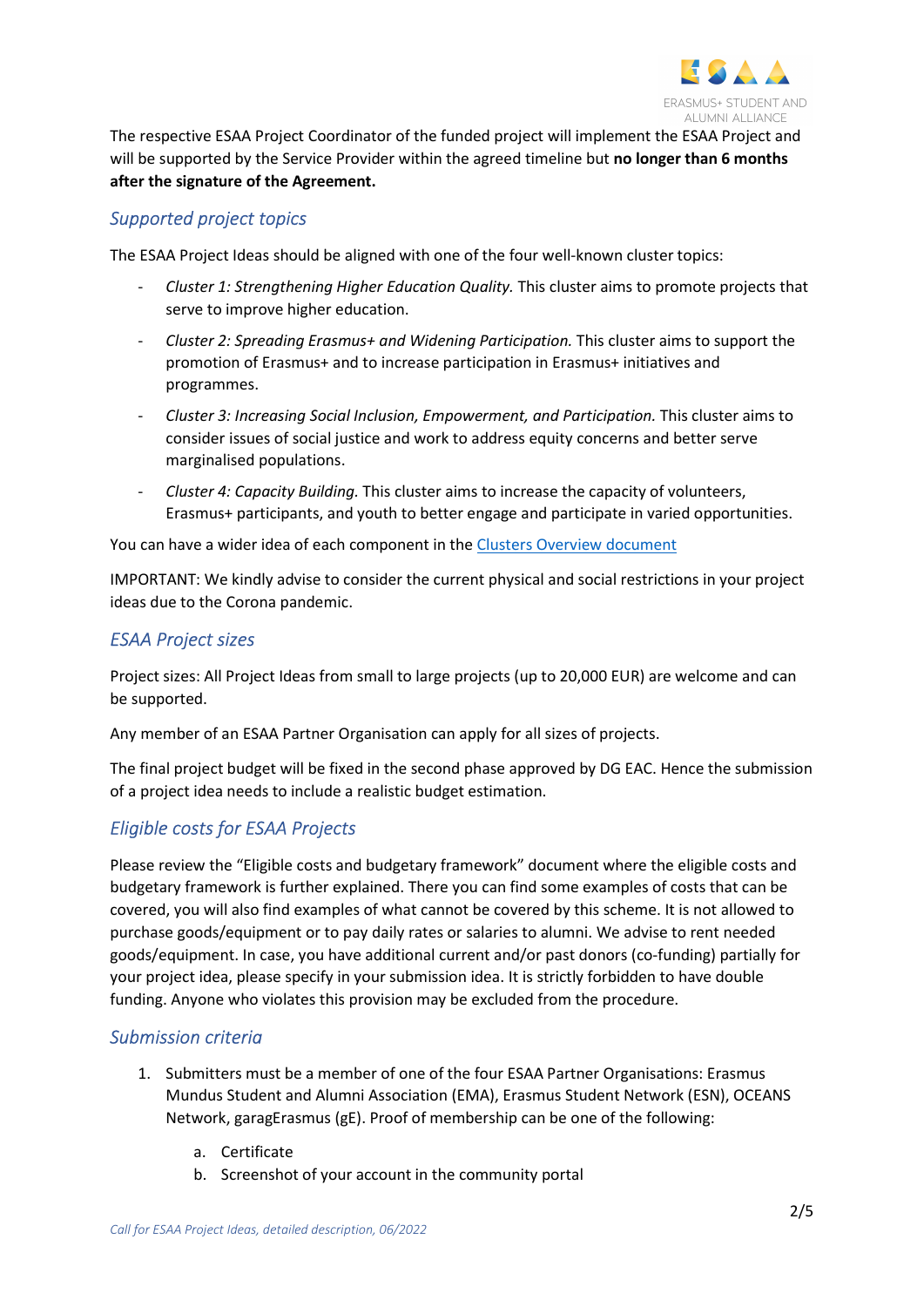

- c. Support letters from your organisation
- 2. We encourage partnerships with other organisations for the purposes of the ESAA Projects scheme. However, non-ESAA partner organisations do not meet the criteria for applications. Therefore, they can only be part of a project but cannot apply as a stand-alone.
- 3. Submitters can propose up to a maximum of three projects in total but will receive one contract only.

#### Evaluation process and award criteria

The process of the project evaluation consists of several steps and will be conducted by independent evaluators from the networks, DG EAC and the Service Provider who will evaluate the project ideas based on the following criteria:

- 1. Content (30 points)
	- a. Objectives and relevance:
		- i. Clear description of objectives and how they align with the planned cluster topics and aims of ESAA.
		- ii. Soundness of the idea, how relevant is the problem that the project is addressing?
		- iii. The objectives stated in the application are SMART (Specific, Measurable, Achievable/Action Oriented, Realistic and Relevant, Time based) and the goals are well described.
	- b. Added value for the  $4<sup>th</sup>$  call 2021, environment topics
		- i. The ESAA-Project submission is offering clearly added value as for the defined aims.
		- ii. The project itself is related with environmental topics.
- 2. Feasibility (20 points)
	- a. Activities: The project idea includes a clear description of the planned activities which are part of the project.
	- b. Human resources (volunteers) are clearly assigned, and their availability is safeguarded. The workload is well described, and realistically distributed and balanced and back-up resources are in place.
	- c. Timeline: The project application includes a realistic and clear timeline and project plan.
	- d. The project application includes a realistic cost estimation.
	- e. The project considers environmental impact
- 3. Resilience (15 points)
	- a. Mitigation and flexibility towards external factors
		- i. The ESAA Project Idea shows resilience towards externalities.
		- ii. The ESAA Project Idea as such is generally not dependent on travel/physical meetings etc.
		- iii. The ESAA Project Idea is already designed to be blended or able to be converted to an accessible design.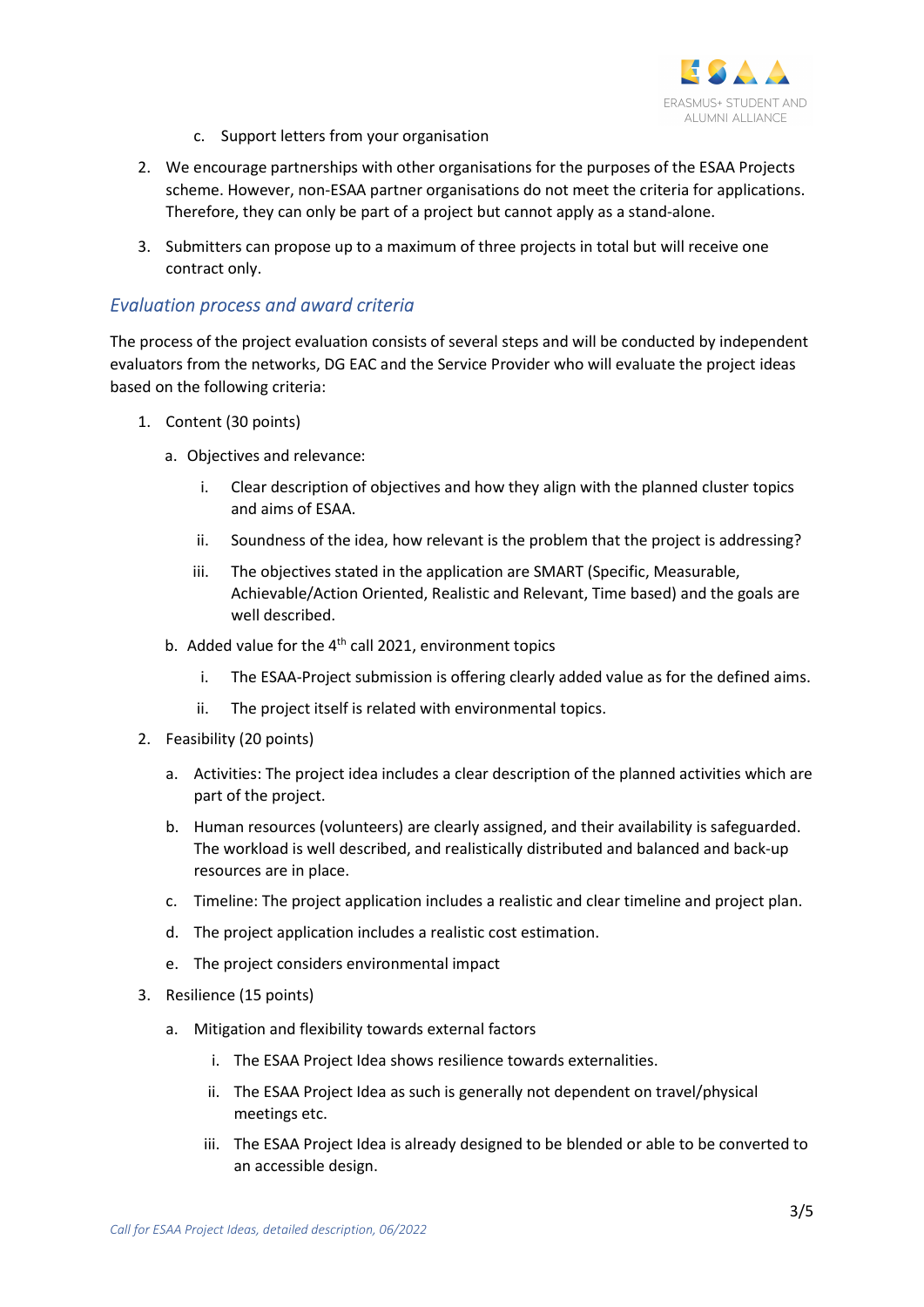

- iv. The submitter provides a realistic and sound plan B to mitigate externalities.
- 4. Expected Outreach (20 points)
	- a. Impact: The idea clearly identifies:
		- i. The direct and indirect beneficiaries of the project idea,
		- ii. Explains how the project impacts its beneficiaries, and
		- iii. How this impact can be measured.
	- b. Visibility: The Idea is including a concept on how to reach high visibility (for the project, for E+, for ESAA and for the EU)
	- c. Inclusion. The Project Idea is inclusive and enables a population difficult to reach or in less represented regions to participate. The inclusion criteria will also consider the diversity of the population target.
- 5. Collaboration and networks (15 points)
	- a. The ESAA-Project-Idea takes into account the major and most relevant stakeholders (i.e. European Delegations, National Agencies, National Erasmus+ Offices and Higher Education Institutions) and includes their potential contribution and/or participation in the project.
	- b. Incorporates other relevant stakeholders on the planned topic.
	- c. Collaborative proposals with other ESAA Partner Organisations and EC funded Alumni networks will receive extra points.

A project not covering any of the five criteria will be excluded from the selection. In the final selection process, the proposals with the highest scores will be clustered according to the network affiliation and regional representation. These two aspects will be considered in the final award procedure to balance the distribution of projects among the networks and regions.

#### Reporting

You will need to report to ESAA about:

- The development of your project. If your Project Idea is accepted, you are requested to inform us regarding your project design status, to create a social media item about this process.
- The outcomes of the project. Once your project finishes you will need to create:
	- a. A narrative report
	- b. A news item

These documents/templates can be found in the "Additional information and templates" section of the call for projects in the ESAA webpage.

#### Personal Data Privacy

When applying, you will be required to give your consent to the ESAA Service Provider as well as the European Commission and, where necessary, to the ESAA Partner Organisations to receive, store and use your data and, where applicable the data of your organisation, for organisational purposes.